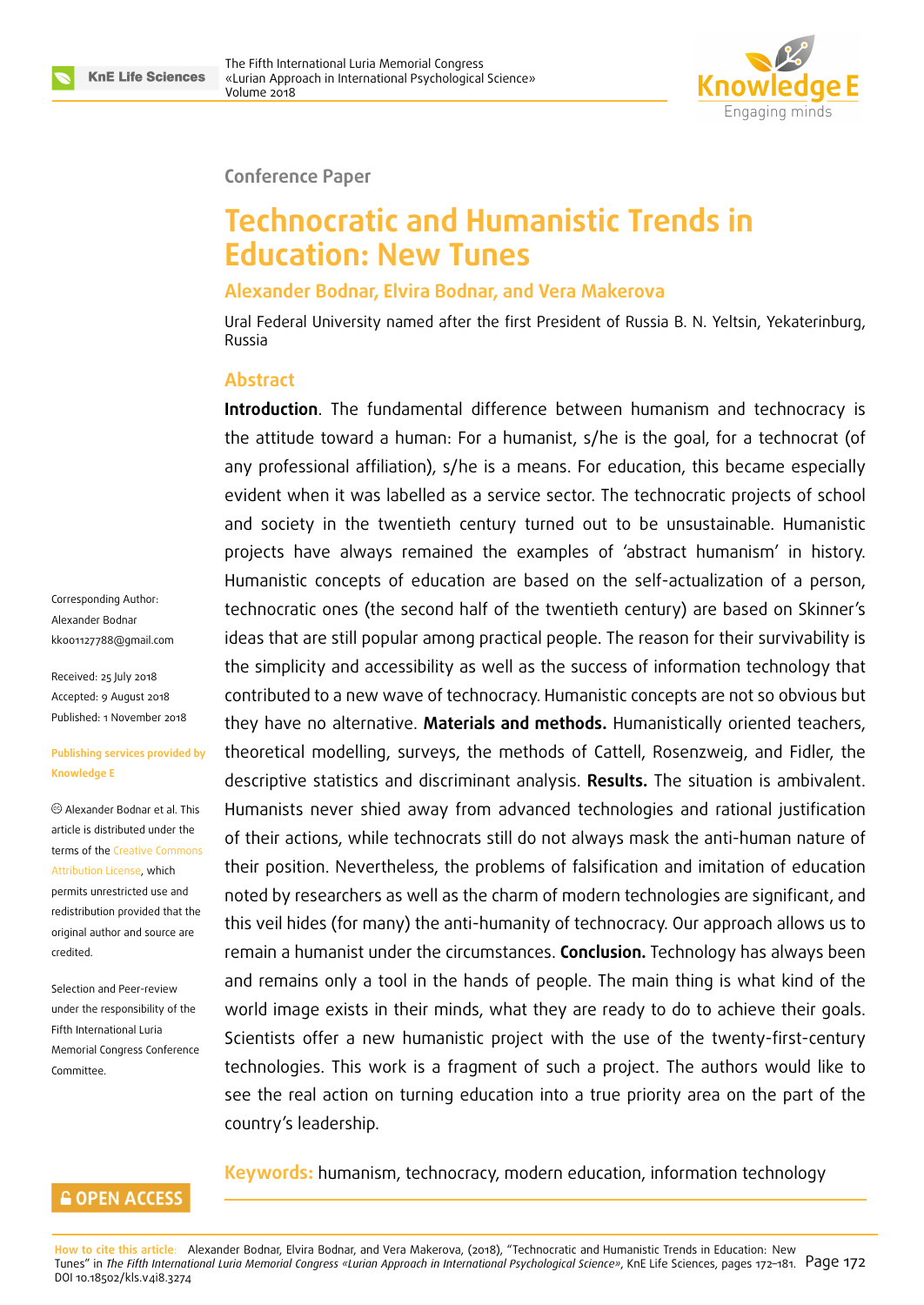### **1. Introduction**

The relevance of the research problem. The time, in which we live, can be safely called the era of the victorious technocratism. However, the technocratically organized society brings people not only the benefits of high technology but also challenges that humanity is gradually aware of and acknowledges that it does not know how to respond to them. The essence of the challenge lies in the fact that mankind has been excessively carried away by the power of technology, as a result of which, according to J. Ellul, the means turn into a goal, the behavior, interests, and inclinations of people become standardized and are transformed into an object of spiritless manipulation. The technological determinism must be overcome, and it is necessary to start from the ideas of humanism in choosing a path of overcoming [3, 16]. Humanism and technocracy have always opposed each other; and technocracy has always won in the confrontation. Today, the question is whether technocracy will finally win, and our mankind will finally lose to itself by having turned into a sort [o](#page-8-0)[f co](#page-9-0)mmunity in which Pelevin's broiler cockerels, Zatvornik and Shestipaly lived [11]. Or it will find the strength to carry out a humanistic project. An educational sphere is at the forefront of this confrontation as it is known that the world is ruled by thos[e in](#page-8-1) whose hands the school is.

So, the problem lies in the fact that the technocratic projects designed to shape the school and society in the twentieth century failed while humanistic projects have always remained the examples of 'abstract humanism' in history. It is necessary to look for ways out of the impasse. Without claiming a comprehensive solution to such a global problem, we propose a way. The purpose of the research is as follows: (1) to introduce the notion that there is a modern humanistically oriented teacher and (2) to design tools for the search and selection of such teachers. It seems that such work can become an essential fragment of the modern humanistic project which is being actively developed in various countries including Russia [5, 6].

Technocracy became a seriously discussed topic in the era of the second industrial revolution when a fairly large number of scientific and technical specialists were educated. The technocratic idea was shaped by the middle [of](#page-8-2) [th](#page-8-3)e twentieth century [4]. The third industrial revolution is ideologically shaped by the concept of a post-industrial society [15]. It is important to note that one of its main ideologists, E. Toffler, in his books warned of new challenges, social conflicts and global problems that huma[nit](#page-8-4)y will encounter at the turn of the twentieth and twenty-first centuries. Today, the challeng[es](#page-9-1) have become quite obvious, they fit into the fourth industrial revolution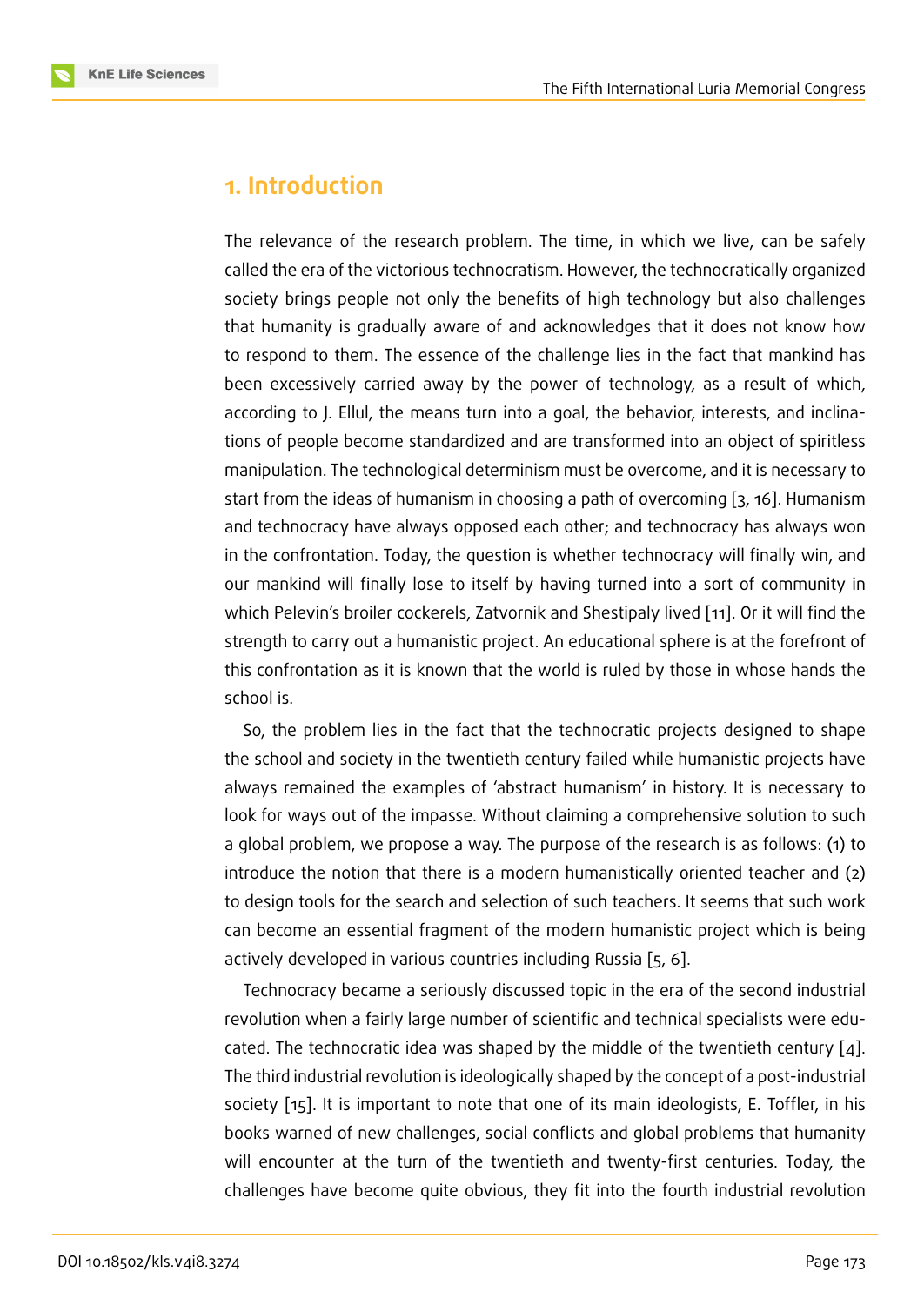that has begun, the symbols and content of which are informatization, digitalization, and robotization.

The benefits that this revolution brings to society are obvious and highly attractive. However, all futurists agree that the day is not far off when robots will make abundant at least 50% of the human workforce engaged in various industries today. Therefore, many professions will become extinct [1, 14].

The key points in our context are: (1) what will be done by people who do not have and are not expected to have work in a traditional sense; (2) what can be the new meanings of people's employment in t[he](#page-8-5) [\(n](#page-9-2)ear) future; (3) who provides answers to these questions today. Regarding the third question, it should be noted that whoever these people are by, for instance, education, profession, political views, they all are divided into two categories: either humanists or technocrats.

The fundamental difference between technocracy and humanism is the attitude toward man, for a humanist, man is the goal, for a technocrat s/he is a means. Since the days of the aforementioned books by Toffler and the more so by Galbraith, the philosophical context of the views on engineering and technologies has drastically expanded. This has led to a differentiation of opinions on their role as a social development determinant. Anti-technicist concepts appeared. They highlight the negative consequences of the fascination of people with the power of technology, as a result of which the world begins to be ruled by technological determinism. The book about the creativity of Le Corbusier substantiates the conclusion about the technocratic principles of the architect's worldview, which makes the architectural space it creates hostile to man [10]. In another work, the same author writes, 'The solution to the problem of 'limiting' the harm caused by technocracy is the development of the humanitarian component of primary, secondary, and higher education, especially the natural and techn[ica](#page-8-6)l education... Satisfactory results can be achieved only with the inclusion of humanitarian courses throughout the training period.... Only outlook can be ecological, and it is formed over a number of years and cannot be limited to passing a test or exam in the corresponding discipline. A technocrat clutching at one obvious decision (in this case, the inclusion of individual disciplines in the educational process) refuses to go further because as s/he sees the person (student) as an information repository' [9].

The essence of humanism does not change over time, however, various philosophical trends related to humanism highlight the key points differently, which generates the 'humanisms' of different metaphysical colors. The humanistic paradigm has var[io](#page-8-7)us philosophical justification, and this contributes to both its enrichment and overcoming the shortcomings of the historically and morally outdated forms of humanism. [7, 8].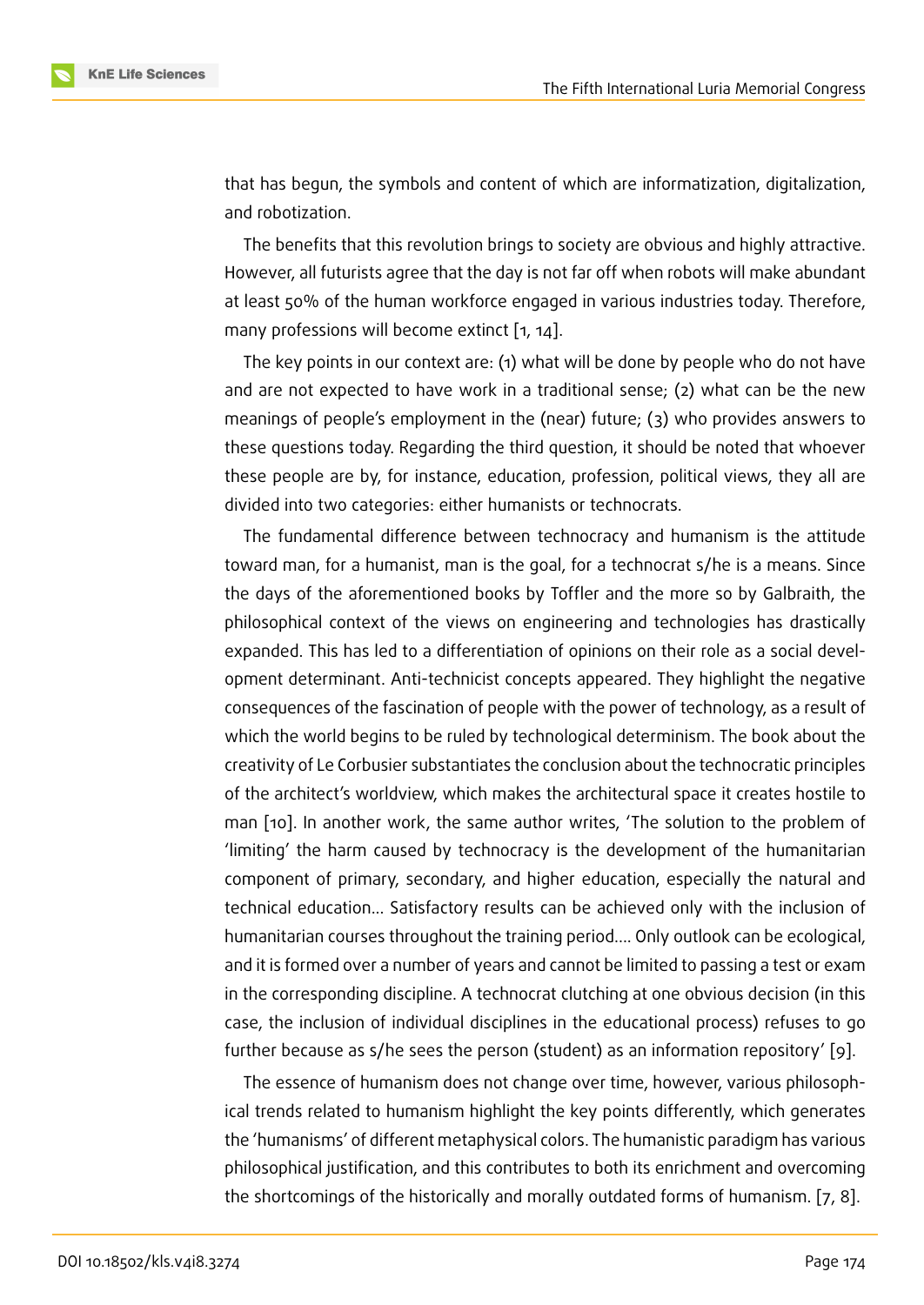With regard to education, today there is an urgent need to reinterpret the concept of humanism in the minds of most people. By true humanism, we should understand only that what really serves the development of man. The development is associated with the effort, stress and needs to force oneself. One should not confuse the actions of the teacher, who motivates a student to force and demands from him/her some effort, with violence over him/her. If a teacher, who declares himself/herself a humanist, cares only about 'not touching', then his/her humanism is false, a disguise of avoidance of responsibility [6].

The ideology that prevailed until the end of the 1980s in the Soviet Union led to the idea that in the minds of teachers, parents, and students, the ideas of humanism were consid[ere](#page-8-3)d a manifestation of bourgeois morality. Today, the situation has changed. Today, all, and above all, education officials declare adherence to the humanistic paradigm. But most teachers and certainly officials continue to adhere to technocratic positions. This became especially evident when the education sector was declared a service sector, in which educators sell 'educational services' to students, and officials act as intermediaries between them by raising their interest from transactions. The more they earn, the more confidently they declare themselves a pedagogical elite.

In the early 1990s we carried out a study on the teacher's pedagogical potential [2]. The work was very relevant because at that time in our country there were revolutionary changes concerning the education sector. The law No 1 of the new Russian government was the law on education, where for the first time at the state level [th](#page-8-10)e humanistic character of education was recorded as a principle of state policy. In that work, we argued, in particular, that (1) an essential moment determining the pedagogical potential of the teacher is the humanistic orientation of his/her personality, and (2) the pedagogical elite is the bearer of the pedagogical potential.

There is a strange evolution about the concept of 'elite': it starts to be attributed not so much to the bearers of higher models of professionalism as to any 'effective managers'. In the context of authoritarianism, professional elites experience the destructive influence from the nomenclature and therefore exist mainly in a latent form. This fully applies to the professional and pedagogical elite. A quarter of a century ago, we recorded the need for the transition of the educational elite from the latent state to the actual one but there has been no change for the better so far.

The strive for personal self-actualization is at the heart of humanistic concepts. The Skinner's ideas provided the methodological basis for registration of the technocratic concepts of education in the second half of the twentieth century. Although they have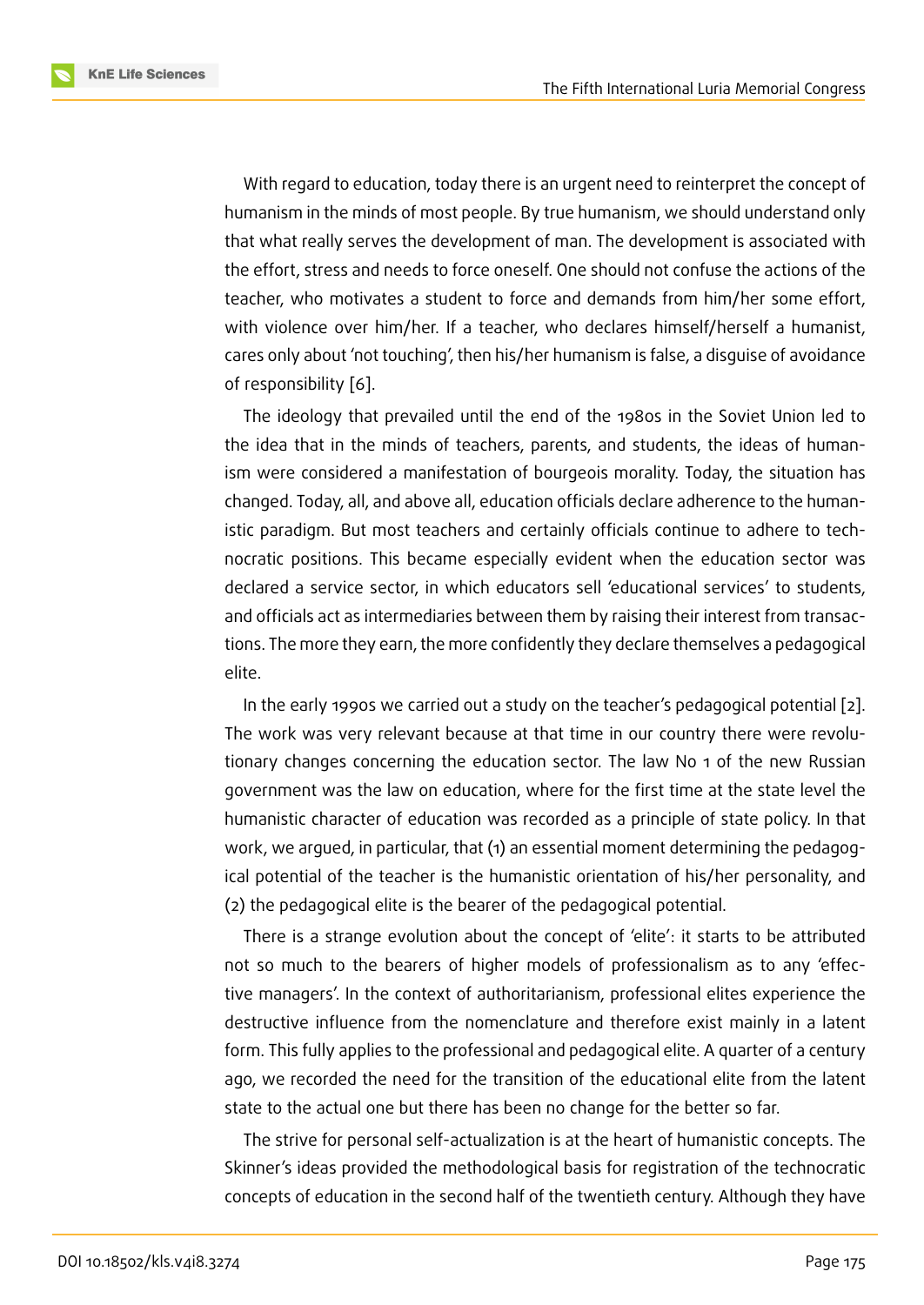lost popularity in academic circles and are sharply criticized, the behavioral norms and the 'reinforcement' technique formulated by behaviorism are widely used among practitioners.

The reason for their survivability is their obviousness, simplicity, and accessibility. However, first of all, humanistic concepts are not so obvious; second, in order for humanistic techniques to 'act', the concepts need not only to be understood but to be made a way of life, which is not easy.

Another reason for the popularity of the technocratic worldview is the success of information technology which contributed to a new wave of technocracy in education, especially higher education. Thanks to the technologies, we are witnessing an expansion of the social base of technocracy. The public is attracted by the effects of technology, and intellectuals are attracted by its rationality and logic in decisions. On the other hand, the fact is undeniable, rationalism has been the most traditional philosophical ally of humanism [5].

Therefore, there is an area of overlapping of humanism and technocracy. However, the fundamental consequences of the blindness of technology and telematics are the thingification of human relation[s](#page-8-2) and the imitation of education to the production of services. The charm of modern technology is great but technology has always been a tool in the hands of people. Who are these people, what kind of image of the world exists in their minds, what goals do they set for themselves and what are they ready for in order to achieve them? The answer to these questions, and not the questions about what kind of education a person has received and how good s/he is at digital technologies, that is the answer to the question of who is before us, a humanist or a technocrat.

The term 'technocracy' is polysemantic, we use it in the widest possible sense, according to which holders of arts and humanities degrees can be deep technocrats, while the creator of the hydrogen bomb, the physicist A.D. Sakharov is a true humanist. It is all about the goals and means that are mobilized to achieve them.

Humanism and technocracy are the styles of life and thinking. Humanists must be raised and educated. Due to frequent use, the assertion that the main social institute of the state is the school has become commonplace but has not lost its truth. Of course, political leaders of the country know this truth, however, history shows that all of them have lacked the political will to make education really a priority area, not only on paper. There are quite are enough examples of this in the history of pedagogy. A contrary kind of example, at least in Russia, seems to be the only one. This is a university charter adopted in 1863 under Alexander II and used for exactly 20 years [13].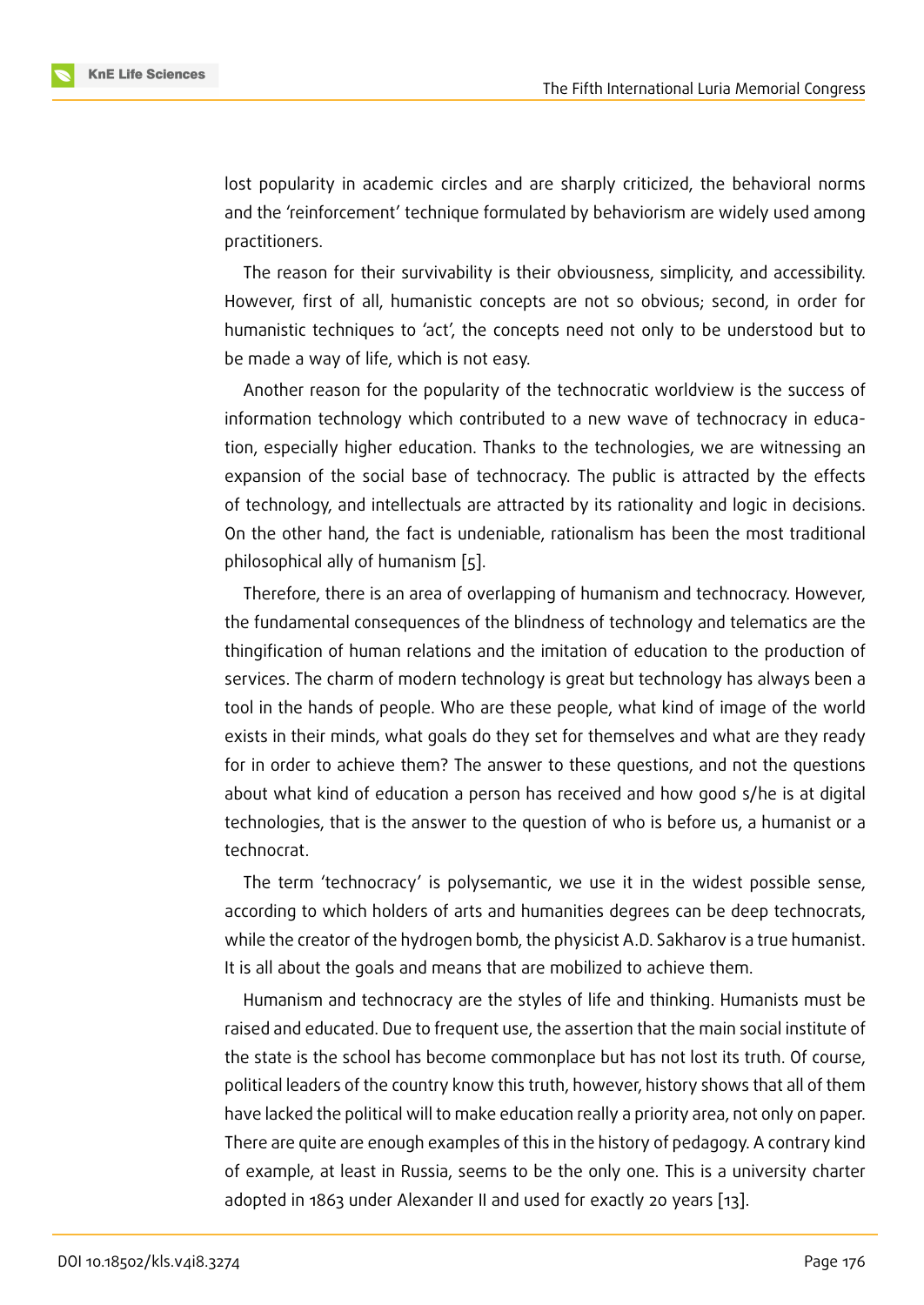**KnE Life Sciences** 

We consider it possible and necessary to cite in this study our aforementioned work for two reasons. Firstly, if a lot has been written about the pedagogical potential, then no work has been carried out to follow up on and develop our topic since then. Secondly, the relevance of the problem formulated as follows, 'There is a social and general cultural need for the pedagogical elite, at the same time in pedagogy there are no adequate means to detect and form it' has become even more acute. It is impossible to use our previous results directly since society has changed radically in a quarter of a century. But the methodology is not outdated. Today, it is advisable to replicate the research in the context of a new mentality and to calibrate a tool for diagnosing the pedagogical potential of a new 'human material'.

## **2. Methodology**

The methodology for the comparative analysis of scientific literature is applied. The 'Pedagogical Potential' concept was built by using the theoretical modeling method. The empirical base of the study was represented by the teachers of various schools in Ekaterinburg. To create a sample of teachers belonging to the pedagogical elite, the expert survey method was used. Empirical data are obtained by using the methods of Cattell, Rosenzweig, and Fiedler. Statistical processing was carried out by using variational statistics methods and discriminant analysis from the SPSS package.

### **3. Results**

In the introduction, we outlined the results of a comparative analysis of the literature on the problem of the coexistence of humanism and technocracy in society and education at the beginning of the twenty-first century, showed the initial contradiction and proposed an option that would facilitate its solution. Under the heading 'Results' we present the program of the planned comparative study with the exact repetition of all previously used procedures.

The initial study problem, which was the contradiction between the objective demand for the pedagogical elite and the lack of technological means of detecting it, was solved: we have a tool for measuring the pedagogical potential. Therefore, the problem of the planned research is quite technical but very complicated. The main difficulty is in forming a sample of elite teachers. We used the first study and will continue to use the following criteria: (1) the humanistic orientation of the candidate's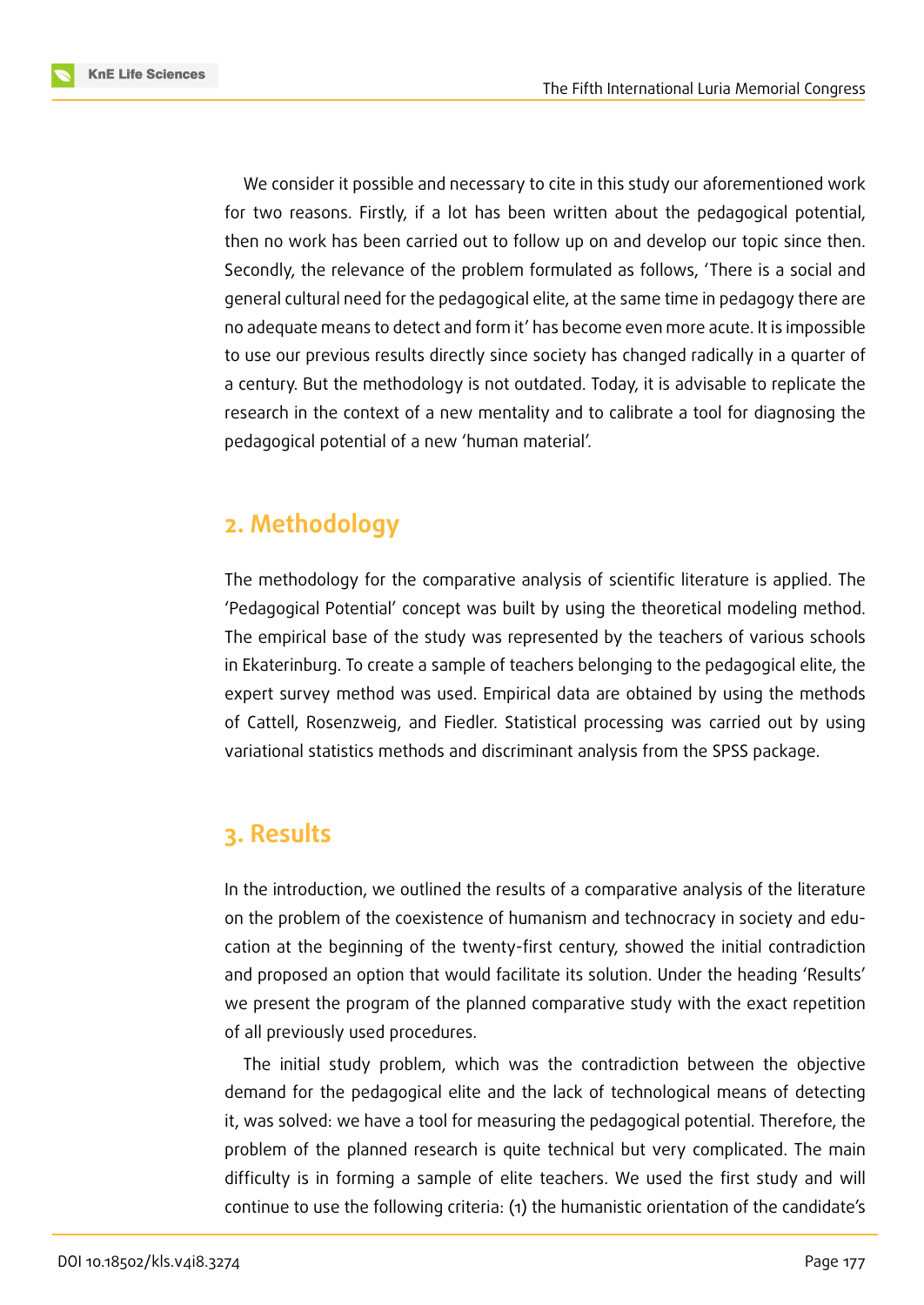

personality, (2) the possession of pedagogical techniques and technology. The procedure for assessing the teacher's compliance with the selected criteria requires special thoroughness, it cannot be formalized. The only acceptable assessment method is expert. With the help of experts, a group of teachers is selected, each of them as well as several of their colleagues, pupils, parents of pupils being interviewed. The aim of the interview is to confirm or deny the opinion of experts, after which the final list is set up.

Then there is the stage of identifying professionally important qualities (PIQ). One of the problems of the first research was to decide in which areas to look for PIQ. It was decided that it was necessary and sufficient to examine the three areas most important for the pedagogical activities. These are: (1) the structure of the personality; (2) the area associated with a person's ability to resist frustration; (3) the personality evaluation style. To test the areas, the Cattell's personality test, Rosenzweig's frustration test and Fiedler's method, which measures the characteristics of the evaluation activities, were used. Similar measurements are made with the comparison group (we called it 'normal'), which includes teachers who are not suitable for the elite group. It does not represent any difficulties to generate such a group. After carrying out all measurements, we obtain the initial data matrix, where each subject is described by a set of measured variables that make up the content of test procedures.

At the next stage, it is necessary to compare groups across all variables in order to select those of them by which the groups are not randomly distinguished. That is, at this step we distinguish differentiating variables, on the basis of which by means of discriminant analysis we can refer a person with an unknown pedagogical potential, either to the elite group or a normal one.

### **4. Discussion**

We described the algorithm for creating a methodology for measuring the teacher's pedagogical potential. Obviously, this algorithm is suitable for assessing the pedagogical potential of not only a school teacher but also a university teacher and a kindergarten teacher. It is also obvious that every time before using the algorithm, it is necessary to conduct meaningful work on the construction and filling the theoretical construct. If this is, as in our case, the pedagogical potential, then that is the 'hierarchical two-level biosocial formation that has some capabilities and abilities, experience and personal qualities, pedagogical motivations and their quintessence – the professional orientation of an individual as elements' [2, p. 18]. It is of fundamental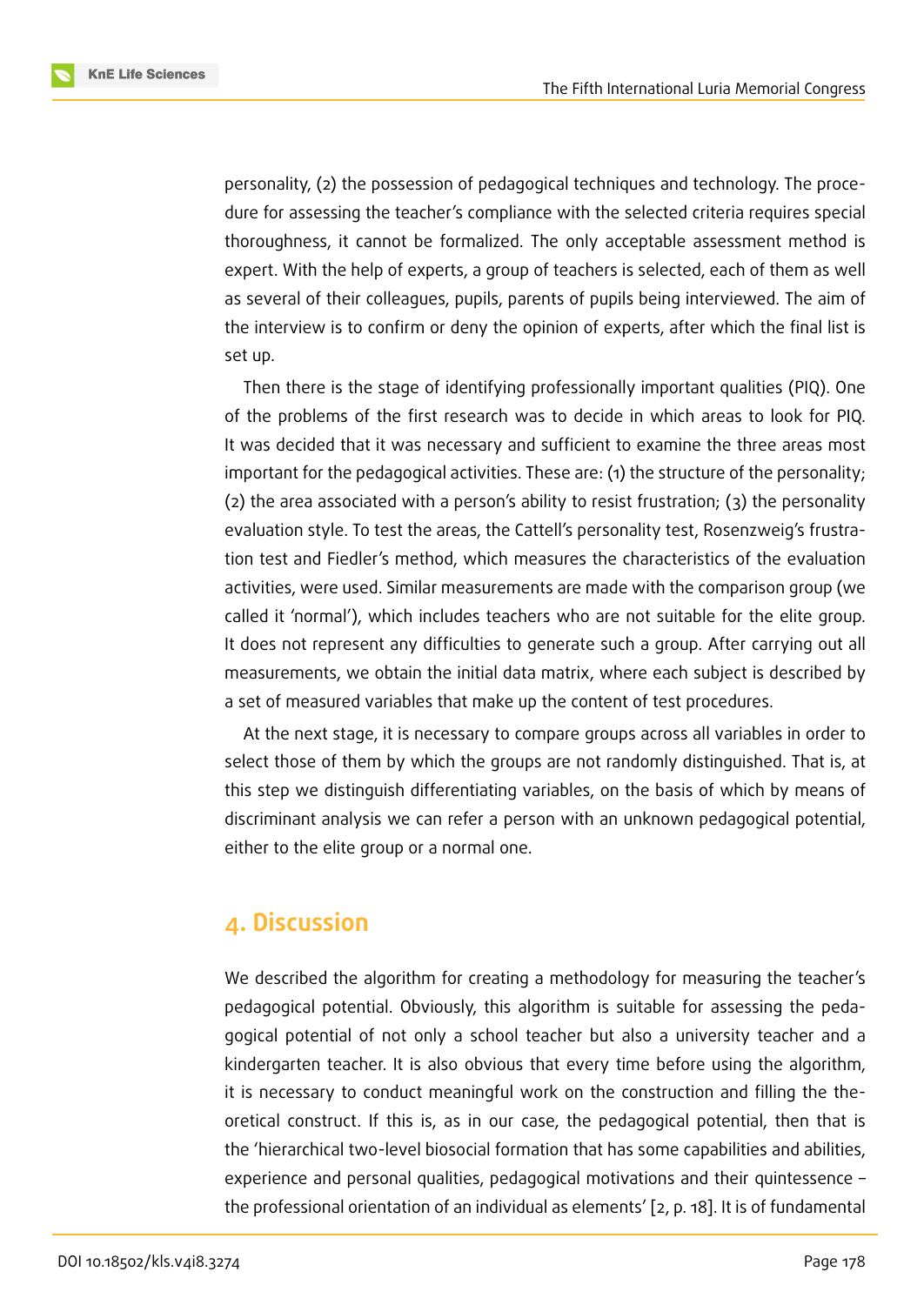importance that this orientation should have a humanistic character. Otherwise, the teacher's professional potential can only be relatively called the pedagogical potential, because what is important for a technocrat from pedagogy, it is the mechanistic craft, mind games aimed at achieving a certain standard rather than developing a student's personality.

This algorithm is suitable for other purposes; any professional potential can be analyzed with the help of the proposed design, and a corresponding measurable construct is created.

Speaking about the pedagogical potential, we realize that its availability does not guarantee the pedagogical success because there are many factors that can hinder its realization.

The mathematical and statistical data processing methods, which we used in our first study, are far from all that mathematical statistics can provide for drawing out information from data. In particular, with the help of factor analysis, it is possible to create additional tools for measuring the pedagogical potential.

### **5. Conclusions**

We started the article with the statement of a global problem of technocratic expansion, the negative impact of which threatens humanity with degradation. The risk of such a development of events is difficult to exaggerate, so it is real. We talked about forecasts, according to which in 30 years half of the population of the developed countries will become unemployed. What will these people do, lead a vegetate life like contemporary American Indians in the reservations built for them? If not, then social tension, riots, and revolutions. How will the authorities behave, will they begin to discard uncomfortable and simply superfluous people? There are also such forecasts. An alternative is a humanism, although many consider the realization of the humanistic idea as a utopia. But modern humanism is evolving, it is called 'changing and multidimensional', its leaders and ideologists no longer call for setting global goals, for the Great Dream. Their appeals resemble the appeals and actions of the Russian Narodniks – supporters of the theory of smaller-scale actions from the nineteenth century. Today, there are millions of supporters of the idea of humanism in the world, and if they 'do what they should' under the covenant of Marcus Aurelius, the effect may turn out to be unexpected.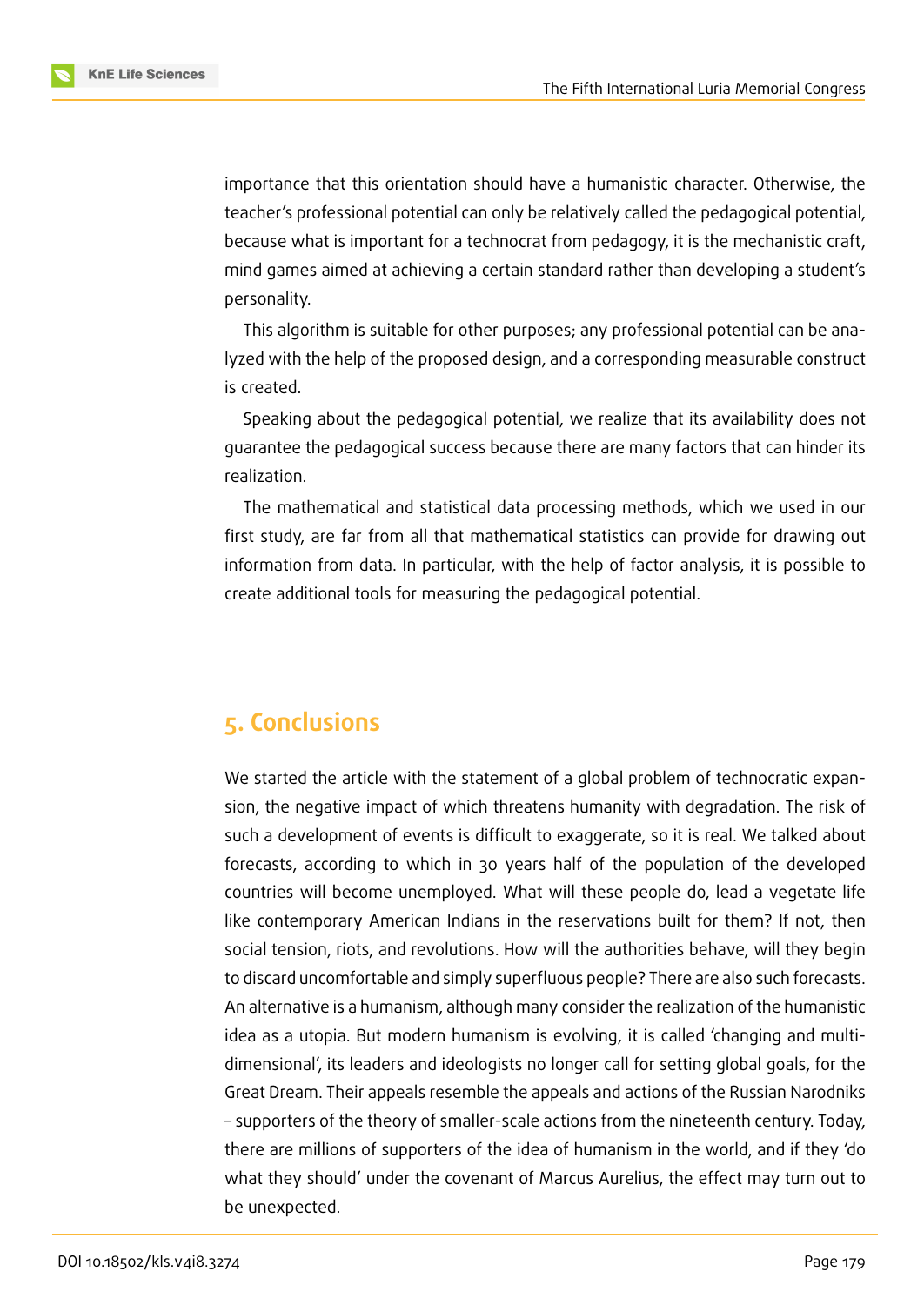As for the research and practice of working with the pedagogical potential, against the background of problems in the field of education, this also seems to be a smallscale matter. But given the lack of alternatives for the humanistic paradigm, this case does not seem small-scale any longer.

### **References**

- [1] Skolkovo. (2014). The Atlas of New Professions (Atlas novy'x professij.) M.: Agenstvo strategicheskix iniciativ. Retrieved from http://www.skolkovo.ru/public/ media/documents/research/sedec/SKOLKOVO\_SEDeC\_Atlas.pdf *(in Russian)*
- <span id="page-8-5"></span>[2] Bodnar, A. M. (1993). *Pedagogical potential of a teacher. Personality and humanistic [perspective \[Pedagogicheskij potencial uchitelya. Lichnostno-gumanisticheskij aspekt\]](http://www.skolkovo.ru/public/media/documents/research/sedec/SKOLKOVO_SEDeC_Atlas.pdf)*. Dis. kand. ped. nauk. Ekaterinburg *(in Russian)*.
- <span id="page-8-10"></span>[3] Voronin, V. (2016). The present conditions and perspectives of the humanitarization of modern engineering education, in *INTED2017 11th International Technology, Education and Development Conference*, pp. 6323–6329.
- <span id="page-8-0"></span>[4] Ge'lbrejt, Dzh. K. Novoe industrial'noe obshhestvo = The New Industrial State (1967). M.: AST, 2004.
- <span id="page-8-4"></span>[5] Kudishina, A. A. (2007). Modern humanism as a phenomenon of culture: Philosophic and cultural analysis (Sovremenny'j gumanizm kak fenomen kul'tury': filosofskokul'turologicheskij analiz.) aftoref. dis. d. filos. n. M. *(in Russian)*.
- <span id="page-8-2"></span>[6] Kuvakin, V. A. *On old and new humanism [O starom i novom gumanizme]*. Retrieved from http://rideo.tv/video/40520/ *(in Russian)*
- <span id="page-8-3"></span>[7] Kuvakin, V. A. *Multidimension of Humanism [Mnogomernost' gumanizma].* Retrieved from [http://library.asue.am/open/a](http://rideo.tv/video/40520/)rt2240.pdf *(in Russian)*
- <span id="page-8-8"></span>[8] Kurtz, P. (2000). *Courage to be: Humanism Virtues [Muzhestvo stat': Dobrodeteli gumanizma]*. M. RGO *(in Russian)*
- <span id="page-8-9"></span>[9] Mironov, A. V. (2009). *[Technocraticity is the](http://library.asue.am/open/art2240.pdf) Vector of Civilization Development [Texnokratizm – vektor razvitiya globalizacii]*. M.: MAKS Press *(in Russian)*.
- <span id="page-8-7"></span>[10] Mironov, A. V. (2012*). The Philosophy of Architecture: Works of Le Corbusier [Filosofiya arxitektury': Tvorchestvo Le Korbyuz'e]*, s. 65–101. MAKS-Press M *(in Russian)*.
- <span id="page-8-6"></span>[11] Pelevin, V. O. (2000). Zatvornik i Shestipaly'j, S. 66–110. Vagrius. Moskva *(in Russian)*.
- <span id="page-8-1"></span>[12] Permiakova, M., Berzin, B., Ershova, I., et al. (2017). The socio-psychological well-being of teachers 25 years later, in *INTED2017 11th International Technology, Education and Development Conference*, pp. 1813–1820.